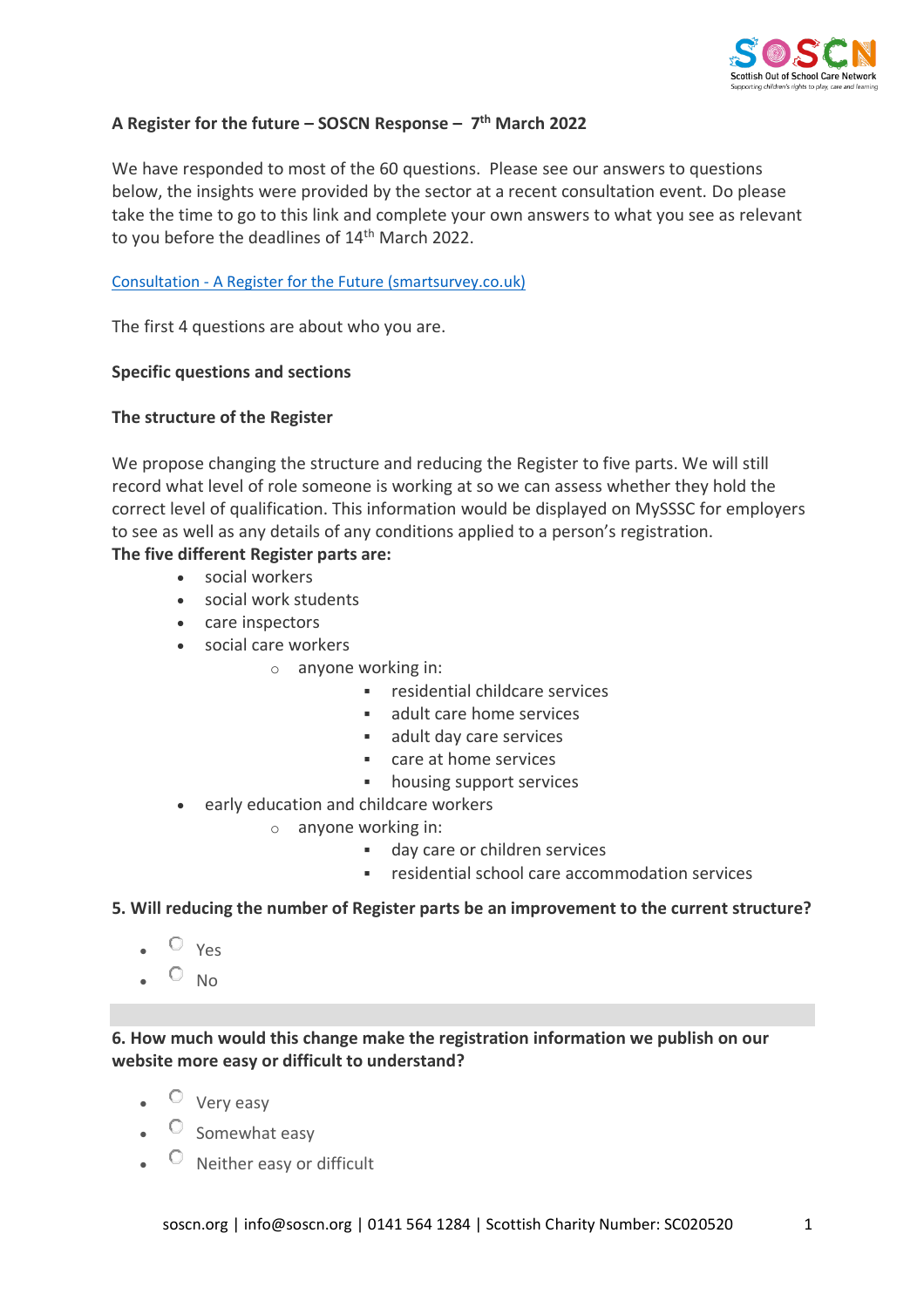

- $\circ$  Somewhat difficult
- $\overline{\mathcal{O}}$  Very difficult

**7. Will the proposed new structure help to provide a more flexible approach to how care is delivered?**

- $\sim$   $\degree$  Yes
- $O_{NO}$

**8. Do the proposed five new Register parts accurately describe these workers?**

- $O_{Yes}$
- $O_{NO}$

**9. Does this proposal have an impact on or for equality issues?**

**10. Do you see this proposal having an impact on or for any other areas?**

## **11. Do you have any other comments on this proposed change?**

### **SOSCN RESPONSE**

We have not answered the yes or no questions above as we can see there really should have been a "maybe" option with room for comments. For example, of course for people who work in more than one care setting, e.g., adult care and daycare of children, it saves them being on the registrar twice. However, the school age childcare sector, while not a large part of the registrar, keeps losing its distinctive nature when put in with ELC and other children's services.

The school age childcare workforce was at circa 5,000 back in 2019. It may be diminished at present due to losing staff throughout the pandemic, however there is a commitment by the Scottish Government to expand this sector a great deal in terms of meeting the needs of every family and child they identify as needing this care, play and learning, as well as a diverse range of activities, by the end of this parliamentary term. This will be free to families identified as needing the most support in the Scottish Government's Child Poverty plan.

Therefore, to grow this workforce, (we will in later questions address the need for far more diversity and flexibility in qualifications), we both need to attract a wide range of new staff, and, many in the sector do not find it helpful to be classified as the same as staff in early learning and childcare, given the much wider age range school age childcare covers, and the different skills needed to work with older children. In fact, by having to hold lead practitioner qualifications which are the same as ELC, this has led to many services losing staff to the expansion of 1140 hours.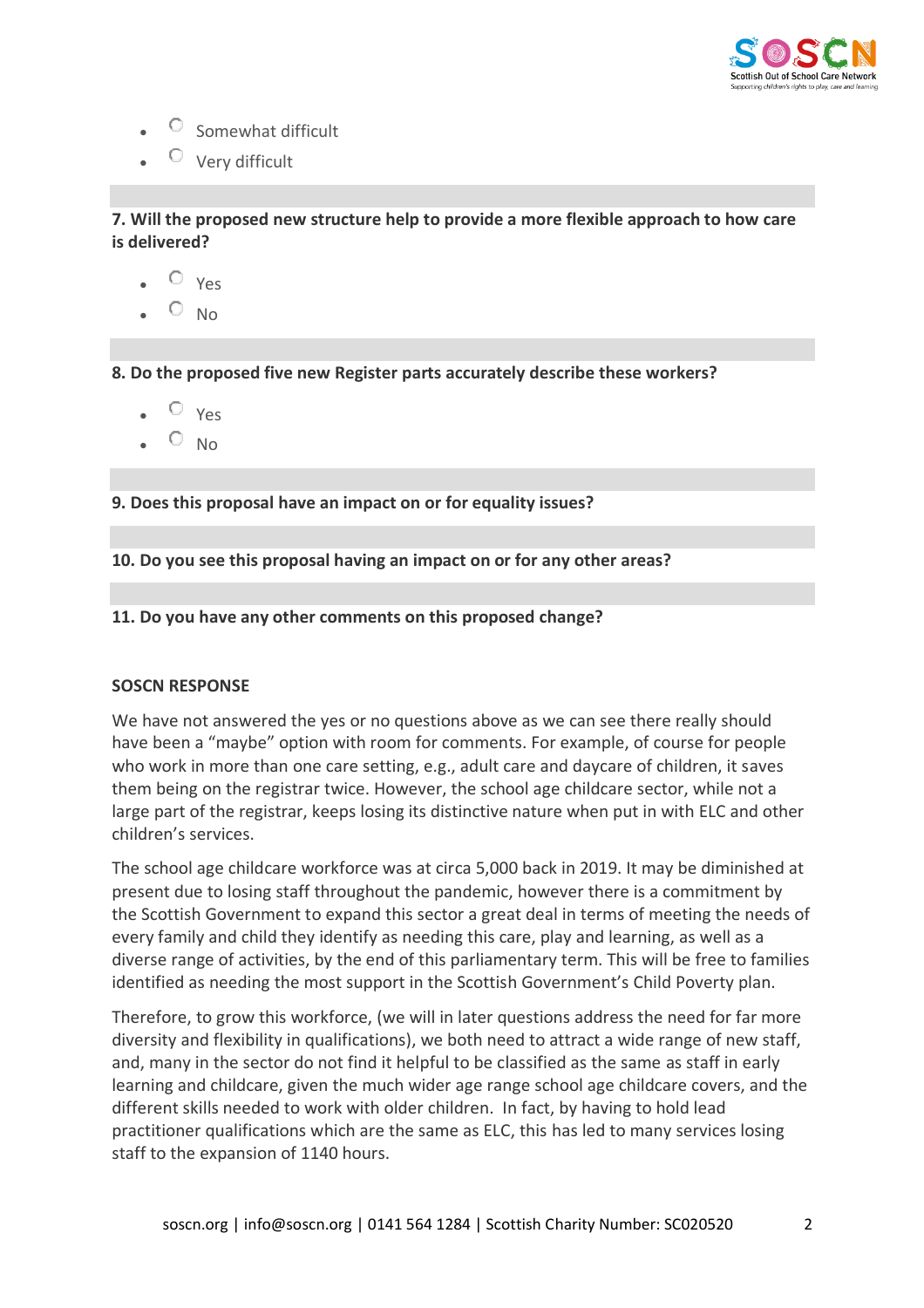

It is our view, and that of many in the sector, that school age childcare should have its own specific part of the registrar, matched to a much broader range of skills, qualifications and professional development training related to the needs of children and young people aged  $4.5 - 16.$ 

# **The timescale for new starts to apply to register**

We are proposing that the regulations are changed to say that a worker must apply for registration within three months of starting in the role.

# **12. Will changing the regulations make it easier for employers to comply with the requirements?**

- $\bullet$   $\circ$   $\vee$   $\circ$
- $\circ$  No

**13. Is three months after starting in their role an appropriate timescale to require workers to apply for registration?**

- $\bullet$   $\circ$   $\vee$ es
- $\circ$  No

**14. Does this proposal have an impact on or for equality issues?**

**15. Do you see this proposal having an impact on or for any other areas?**

**16. Do you have any other comments on this proposed change?**

### **SOSCN RESPONSE**

At a consultation event for the school age childcare sector, service leaders pointed out that 3 months is often a two-way trial period for new starts; it was suggested that they could only begin the process (the work and fees) once they and the new start get by this period. We also understand that from experience the SSSC know too many leave it to the current six-month threshold, therefore risking not meeting the deadline set. We would suggest a different form of messaging and a bit of flexibility is required, e.g. Your new staff can apply to join the registrar at any time after you employ them, depending on your employment terms and conditions, they must apply to be registered after their trial and induction period, and it is better to do so when employed for at least three months so that they do not miss the legal requirement to be registered at six months.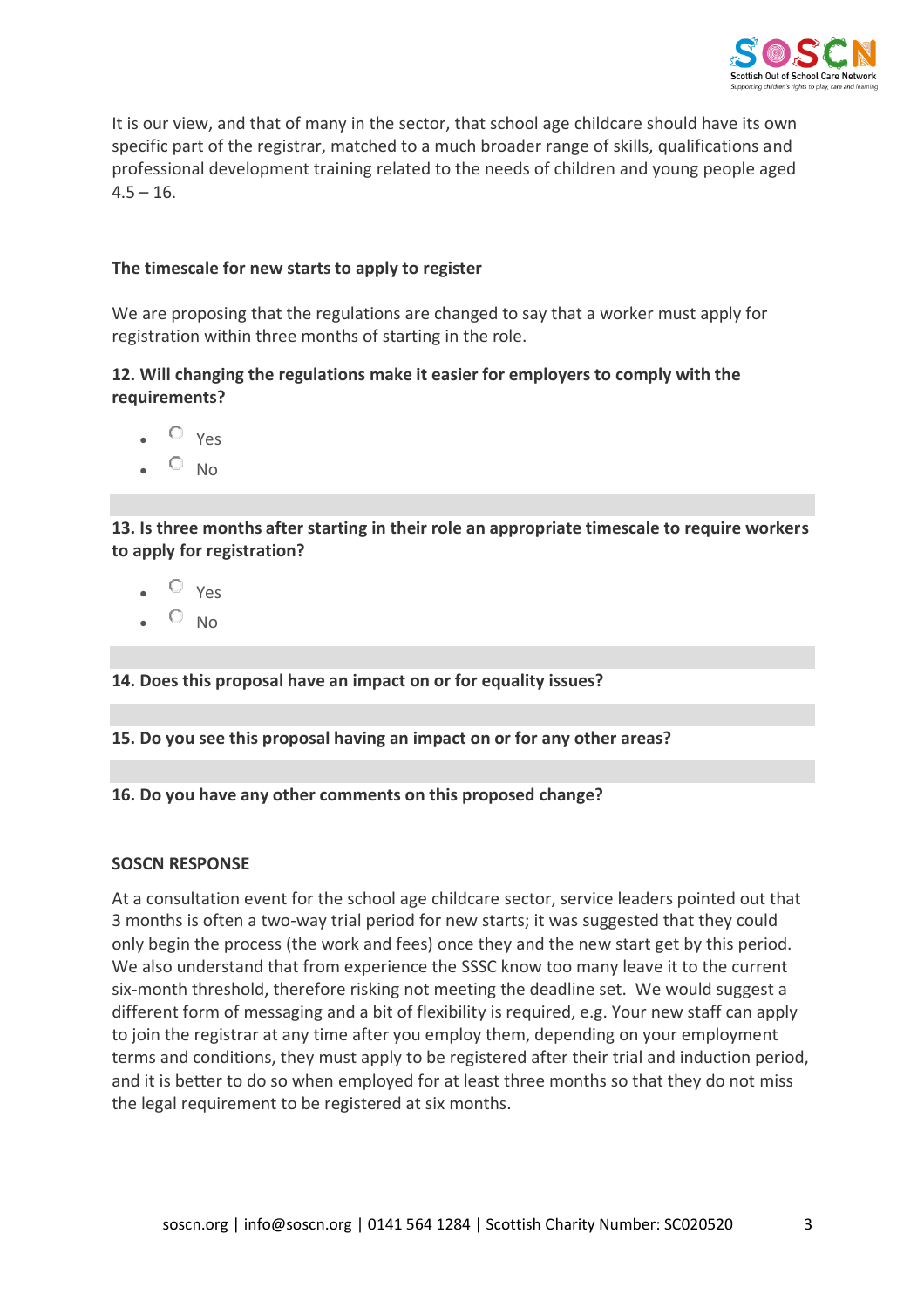

# **Public Register online**

We are proposing to change the information we make available about registrants on the public Register on our website.

**17. Should the public Register on our website show the level of role someone is carrying out, such as manager, supervisor, practitioner, support worker?**

- $O_{V_{\text{PS}}}$
- $\bullet$  No

**18. Should the public Register online show whether someone has the qualification for their role or not?**

- $O_{Y_{PS}}$
- $\bullet$  No

**19. Should the public Register online show fitness to practise warnings and conditions, that are currently on a separate area of the website?**

- $O_{VAS}$
- $\bullet$  No

**20. We are considering publicising information about additional practice qualifications registrants may hold, for example mental health officer awards and practice teaching awards.**

**Should the public Register show if a registrant holds an additional qualification?**

- $\bullet$   $\circ$   $\vee$   $\circ$
- $\bullet$  No

**21. Should any other information be shown on the public Register online?**

- $O_{Yes}$
- $\bullet$  No

**22. Does this proposal have an impact on or for equality issues?**

# **SOSCN RESPONSE**

It has an impact on equality and human rights. What other registrar can be searched by the public to identify a great deal of private information on an individual working in this field?

**23. Do you see this proposal having an impact on or for any other areas?**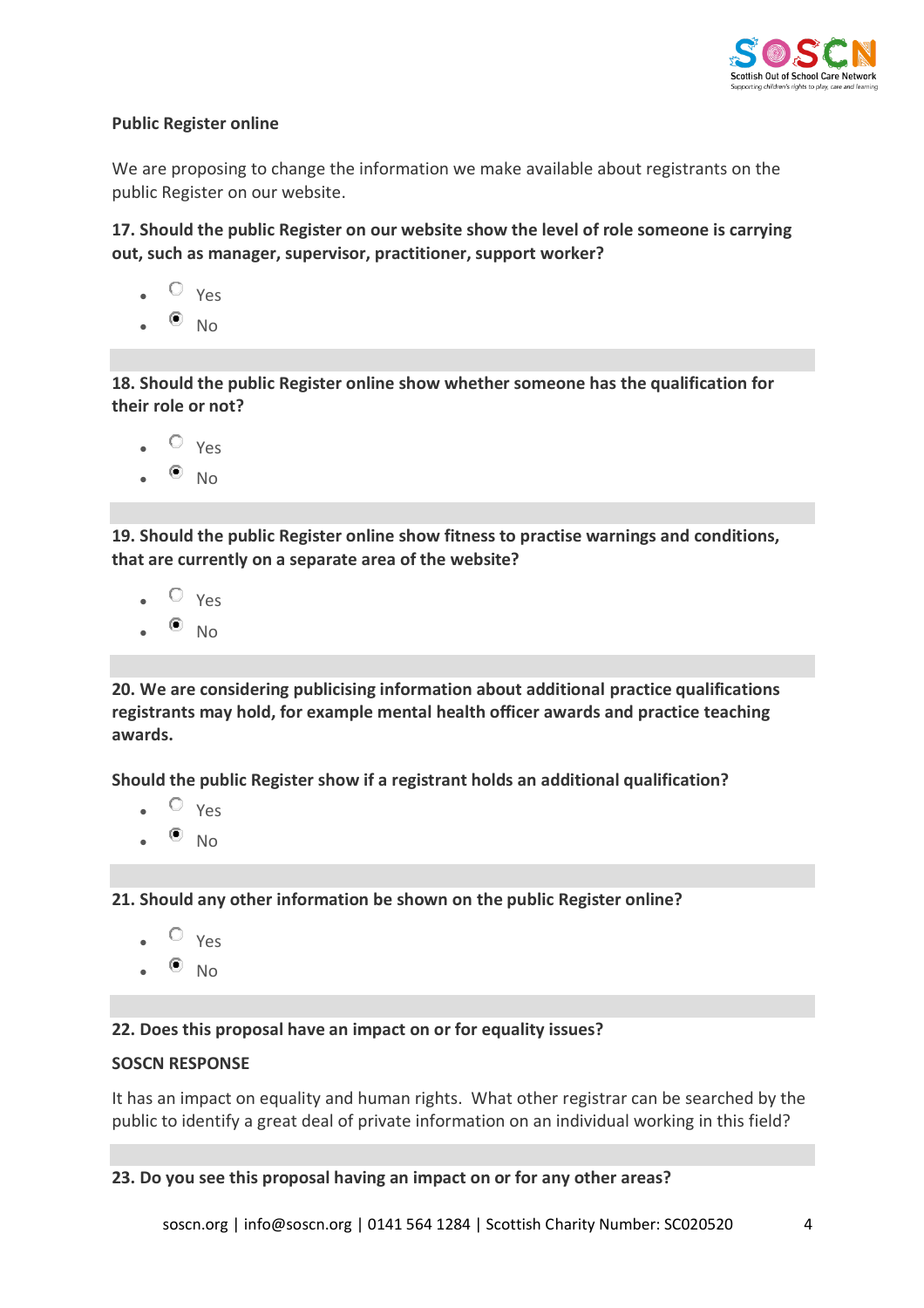

# **24. Do you have any other comments on this proposed change?**

At a recent consultation event for the school age childcare sector, the proposed changes to the register were seen as an invasion of privacy for the individual.

## **Registration period**

We are considering bringing in a continuous registration period which would not have an end date. This means that workers would not have to renew their registration every three or five years.

Instead, registrants would complete an annual declaration at the same time as they are paying their fees. The annual declaration would include telling us of any changes that might affect registration.

# **25. Will removing the need to renew registration be an improvement over the current requirements?**

- $V \rho_S$
- $\circ$  No

# **26. Does this proposal have an impact on or for equality issues?**

**27. Do you see this proposal having an impact on or for any other areas?**

**28. Do you have any other comments on this proposed change?**

### 9. Part 2 - Qualifications, skills and learning

### **Flexible qualifications that can move with different roles**

We are proposing wider acceptance of units within SVQs which are transferable across different sector areas so qualifications become more flexible and may be accepted for different roles without the need to do another qualification that covers similar core skills.

We propose to map SVQ units to the job functions we register in order to set out the combination of units an individual can undertake to allow them to register with the SSSC and move roles with the same level of SVQ qualification requirement without having to gain additional qualifications. We also propose that we develop a new SVQ qualification for registration that would be accepted for different roles and settings.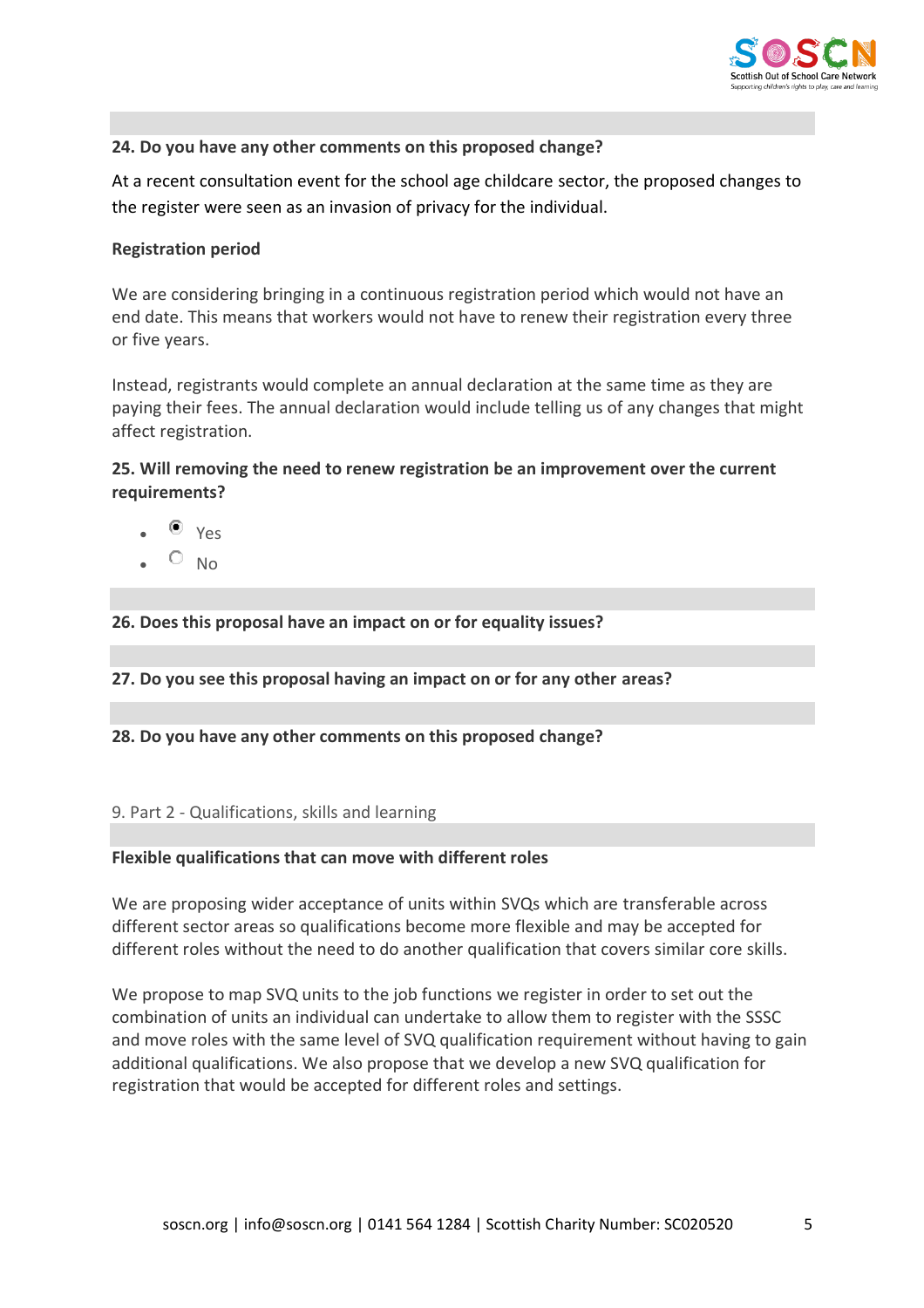

**29. Should the SSSC be more flexible and accept SVQ units gained in adult or childcare settings for registration in other roles?**

- $\bullet$  Yes
- $\bullet$   $\circ$  No

**30. Should the SSSC develop a new SVQ qualification that would support individuals to work across different roles and settings?**

- $\bullet$  Yes
- $O_{NO}$

**31. How much more or less would qualifications that are accepted for different roles support new models of care?**

- $\circledcirc$  Much more support
- $\bullet$  A little more support
- $\circ$  Neither more nor less support
- $\bullet$   $\circ$  A little less support
- $\circledcirc$  Much less support

**32. How helpful would qualifications that are accepted for different roles be to address recruitment and retention pressures in the sector, especially in remote and rural areas?**

- Very helpful
- $\bullet$   $\bullet$  A little helpful
- $\bullet$   $\circ$  Neither helpful nor unhelpful
- $\bullet$   $\circ$  A little unhelpful
- $\circ$  Very unhelpful

# **33. How much more or less attractive would a career in the sector be if qualifications were accepted for different roles?**

- $\circledcirc$  Much more attractive
- A little more attractive
- $\circ$  Neither more nor less attractive
- $\circ$  A little less attractive
- $\circledcirc$  Much less attractive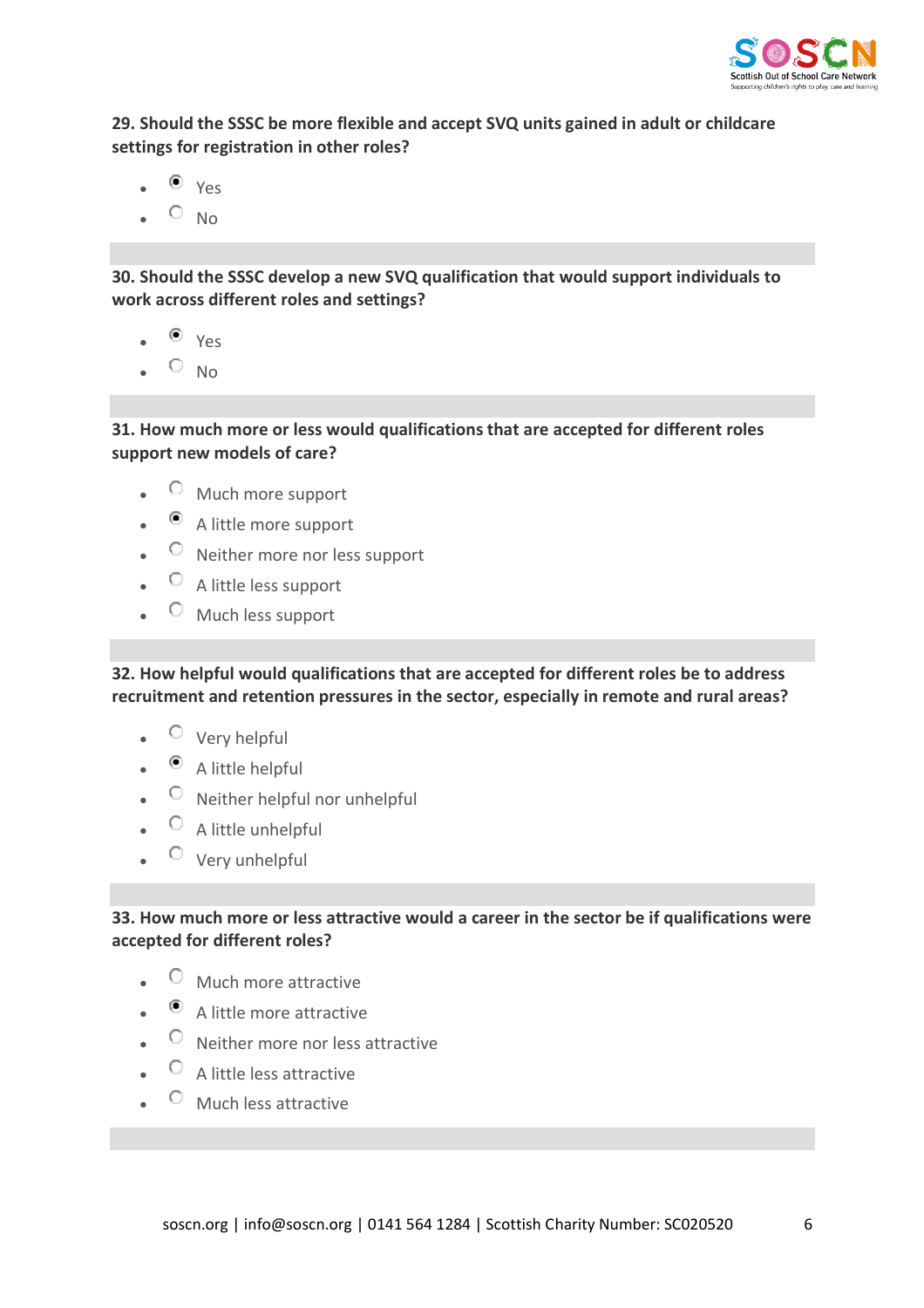

# **34. Taking into consideration our key principles and criteria that underpin all our qualification standards, are there any other qualifications we should consider for any of the Register parts?**

# **SOSCN RESPONSE**

In our recent workforce surveys and in any online events where qualifications come up, the school age childcare sector wants to see a much wider range of qualifications to be considered. The priority is Playwork qualifications, followed by Youth work and a range of qualifications for supporting children with additional support needs and disabilities. There may be an opportunity when Playwork occupational standards are reviewed again in the near future for the SSSC as regulator, to work constructively to help ensure that this could stand in its own, rather than having to take, and pay for additional units, as is the case at present.

With the vast expansion of school age childcare over the next 4 or 5 years, we face, as does the care sector as a whole, a recruitment crisis, therefore we must be open to looking at a wide and diverse range of qualifications already held by candidates and make it easier to bring in people with qualified skills in sports, arts and drama, outdoor rangers, and, especially for the mainly third and private sector services, management, HR and business skills are also badly needed.

Modern apprenticeships should expand to cover such areas where they do not already, and more marketing of such opportunities to those starting out on work, or returning to work, should happen.

We really encourage the use of university and college students to help fill the largely part time posts in school age childcare, especially for full day care during school holidays. They are people who bring knowledge from their studies but may not end up in a longer-term career in the care sector. There needs to be a common core e.g., child/ adult protection, equality and human rights, that is easy to deliver as a basic induction tool at level 6.

# **35. Does this proposal have an impact on or for equality issues?**

# **36. Do you see this proposal having an impact on or for any other areas?**

# **37. Do you have any other comments on this proposed change?**

### **Adult social care qualification level**

The qualifications at SCQF level 7 more accurately describe the role and functions carried out by workers in housing support and care at home services.

We propose to change the qualification requirement for support workers in care at home and housing support from SVQ Social Services and Health at SCQF level 6 to SVQ Social Services and Health at SCQF level 7.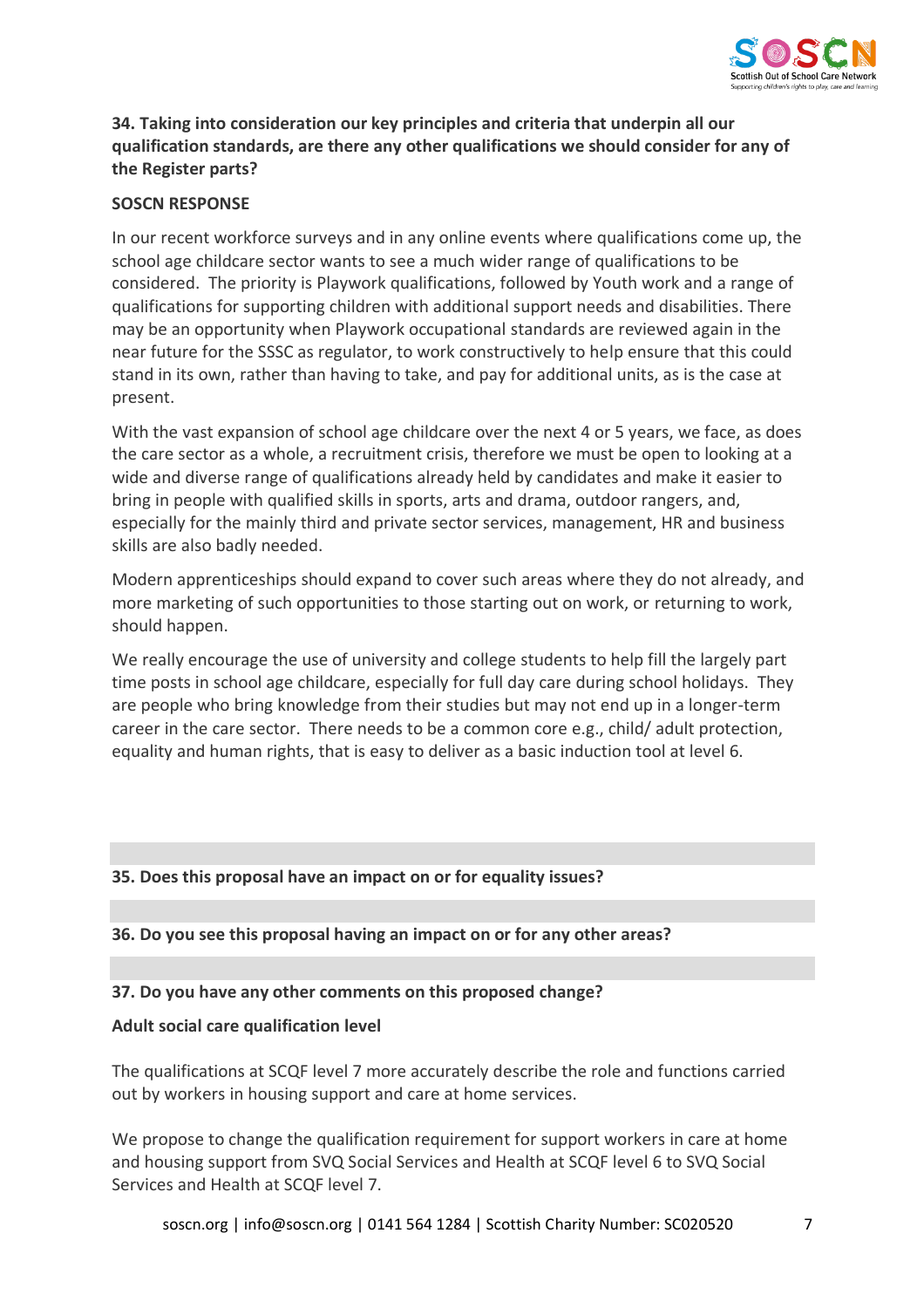

**38. Should the qualification requirement for support workers in housing support be at SCQF level 7?**

- $\circ$  Yes
- $\sim$  No

**39. Should the qualification requirement for support workers in care at home be at SCQF level 7?**

- $\bullet$   $\circ$   $\vee$   $\circ$
- $O_{NO}$

**40. Should we introduce an additional Register part for practitioners at SCQF level 7 to allow employers to decide what level is most appropriate?**

- $\bullet$   $\circ$   $\vee$ es
- $\bullet$  O No

**41. How much easier or more difficult would recruiting to these roles be, if the qualification level was changed?**

- $\bullet$  Much easier
- $\bullet$  A little easier
- $\bullet$  Neither easier nor more difficult
- $\circ$  A little more difficult
- $\circ$  Much more difficult

**42. How much more or less likely would individuals be to join the workforce, if the qualification level was changed?**

- $\bullet$   $\circ$  Much more likely
- $\bullet$   $\circ$  A little more likely
- $\circ$  Neither more nor less likely
- $\bullet$   $\circ$  A little less likely
- $\circ$  Much less likely

# **43. Does this proposal have an impact on or for equality issues?**

# **44. Do you see this proposal having an impact on or for any other areas?**

# **45. Do you have any other comments on this proposed change?**

soscn.org | [info@soscn.org](mailto:info@soscn.org) | 0141 564 1284 | Scottish Charity Number: SC020520 8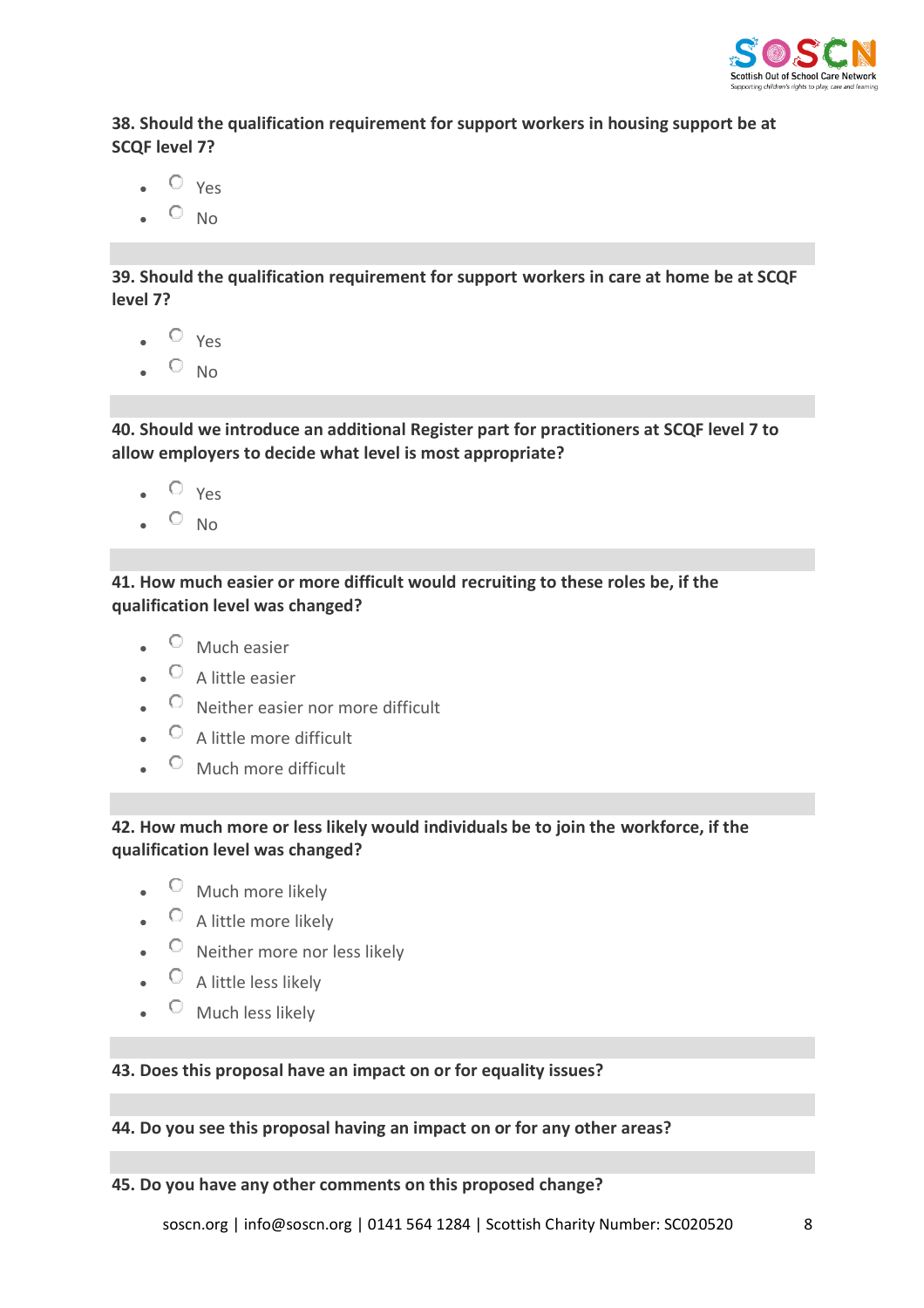

# **SOSCN RESPONSE**

We do not have knowledge of these parts of the registrar, but we would be concerned if this led to a drift in changing this in terms of school age childcare, as already mentioned, this sector has lots of very part time posts – sometimes people are just employed to escort the children to the service from their schools, this may be people with many other responsibilities, other jobs, or even retired. We will always need a basic level qualification to ensure child protection etc., but for this very part time, not highly paid posts, it would be even harder to fill them if they are required to do much more academic work.

# **Timescale to gain qualifications for registration**

We are proposing to reduce the timescale for individuals to gain the required qualification from five to three years.

# **46. How much easier or more difficult will this change make to ensuring individuals complete the required qualification on time?**

- $\bullet$  Much easier
- $\bullet$  A little easier
- $\circ$  Neither easier or more difficult
- $\circ$  A little more difficult
- $\bullet$  Much more difficult

# **47. Does this proposal have an impact on or for equality issues?**

# **SOSCN RESPONSE**

This indeed has an impact on equality issues. The majority of the care workforce are women. Whilst there are more men in school age childcare than in other daycare of children services (around 10%), this is a highly gendered workforce. During the pandemic various studies showed that it was women who took on the bulk of the childcare and home education work; and in our recent workforce survey, we have quotes from women – with caring and parenting responsibilities, working part time for low pay, then studying in their own time, about the strain of meeting the current five-year deadline.

Quotes from our recent workforce survey:

"I studied over the first 5 years of my daughter's life and felt I missed out or was stressed due to course work."

"Taken a lot of time out of my personal life."

"It is a balancing act juggling work, toddler and qualification."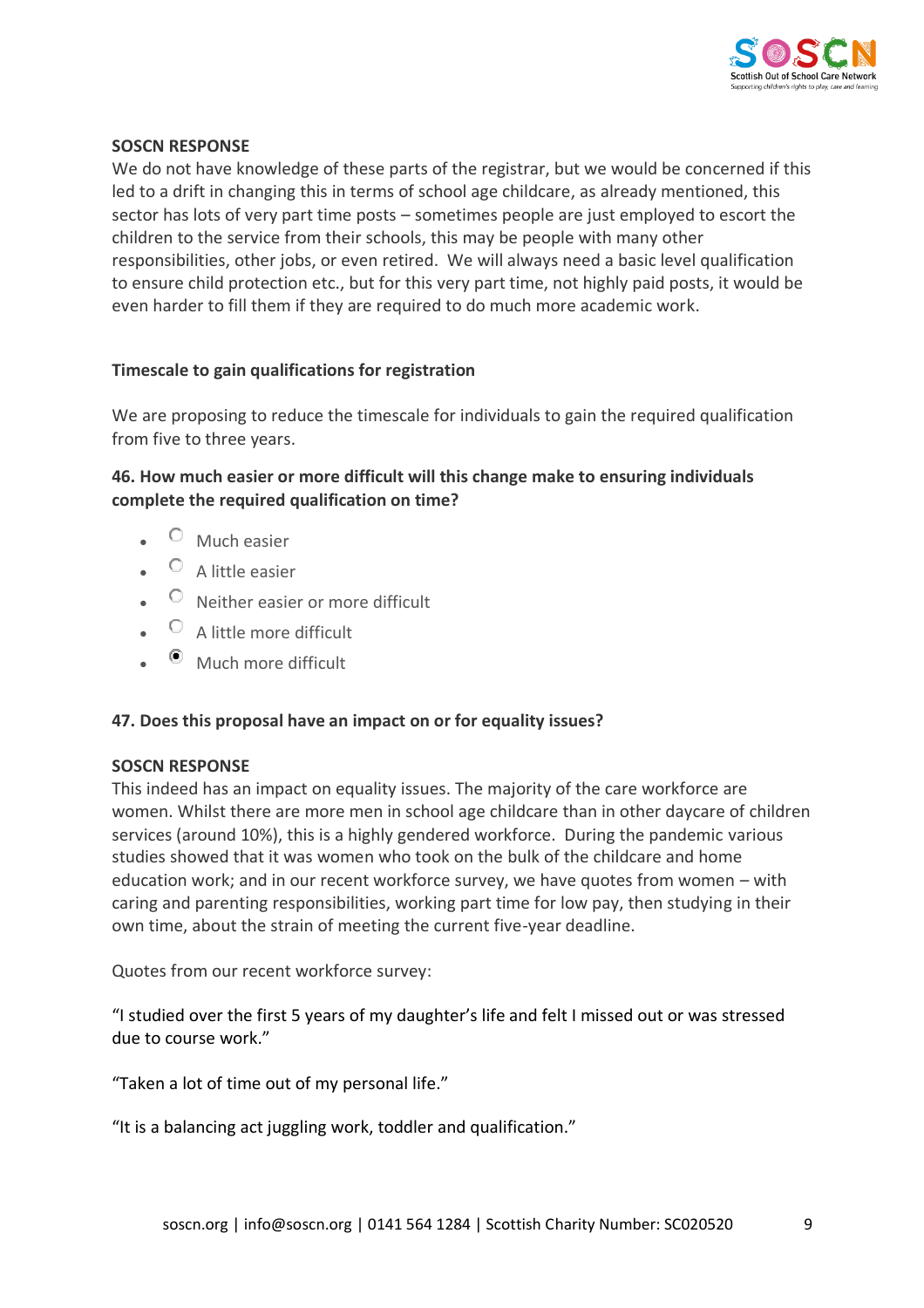

"More stress as I already work 40 - 45 hours per week and am expected to do 15 - 30 hours studying per week on top of that."

"Yes, it was a difficult time as I had to spend many late nights/early mornings fitting in the studying and I felt that my management of the service suffered in that I had to prioritise submitting essays over updating processes/policies and doing reviews with staff members, etc."

"I managed one year doing my qualification before I had to drop out because of family circumstances. My registration was running out in July 2020… and I had to leave a job I loved doing. I have struggled massively with losing my job, not only personally but financially.

**48. Do you see this proposal having an impact on or for any other areas?**

# **49. Do you have any other comments on this proposed change?**

### **SOSCN RESPONSE**

Across the care sector we have a recruitment and retention challenge. Whilst ELC providers and in proposals for the revamped care sector, there is guarantee of support to meet at least the real living wage, there is no such support in place for school age childcare sector. While all other sectors, therefore, will be able to offer full time jobs, at least at the real living wage, for now, the school age childcare sector cannot compete with this. Adding to the low pay and part time work a three-year limit to complete a qualification which they often work in in their own time, is once again making it harder for this sector to recruit and retain staff

# **Return to practice**

We are proposing to develop return to practice standards for social workers who have come off the Register for over two years and want to re-join and for social workers who have not practised in Scotland within the last two years (or longer). Individuals will need to evidence that they have met the continuous professional learning (CPL) requirements and to demonstrate how they have updated their skills and knowledge.

# **50. Should there be a return to practice process for social workers?**

- $O_{Yes}$
- $\circ$  No

# **51. Should there be a return to practice process for other Register groups?**

- $O$  Yes
- $\circ$  No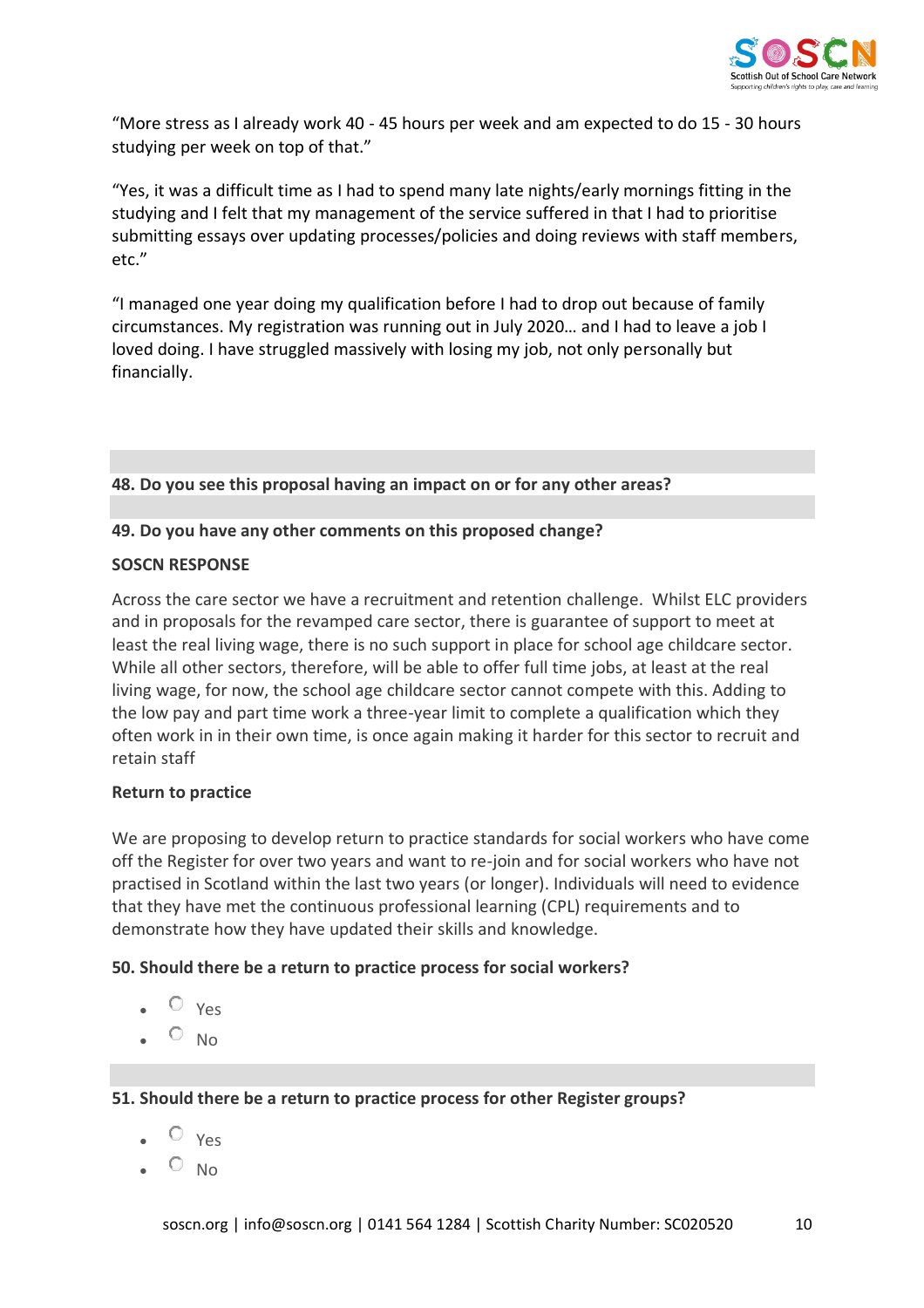

# **52. Does this proposal have an impact on or for equality issues?**

# **53. Do you see this proposal having an impact on or for any other areas?**

## **54. Do you have any other comments on this proposed change?**

## **Continuous professional learning (CPL) requirements**

To make sure the workforce has the right skills and knowledge at the right time to support their professional development and equip them to be a confident, skilled workforce, the SSSC is considering introducing mandatory requirements to CPL. For example, this could include mandatory requirements for workers new into roles that will need to be achieved as part of their induction.

This would allow us to support the workforce and respond to emerging skills more quickly when required for example, the infection control skills and knowledge required at the start of the pandemic.

## **55. Should the SSSC be able to set mandatory training for CPL requirements?**

- $O$  Yes
- $\bullet$  No

**56. Should there be mandatory CPL requirements for those new into role?**

- $\circ$  Yes
- $\bullet$  No

### **57. Should there be annual CPL requirements?**

- $\bullet$   $V_{\text{PS}}$
- $O_{NO}$

### **58. Does this proposal have an impact on or for equality issues?**

**59. Do you see this proposal having an impact on or for any other areas?**

## **60. Do you have any other comments on this proposed change?**

### **SOSCN RESPONSE**

If some aspects of CPL or induction are made mandatory, then there should be free online training courses to cover the mandatory elements. As we have pointed out the school age childcare workforce are generally part time on low pay, once again this is an equality issue,